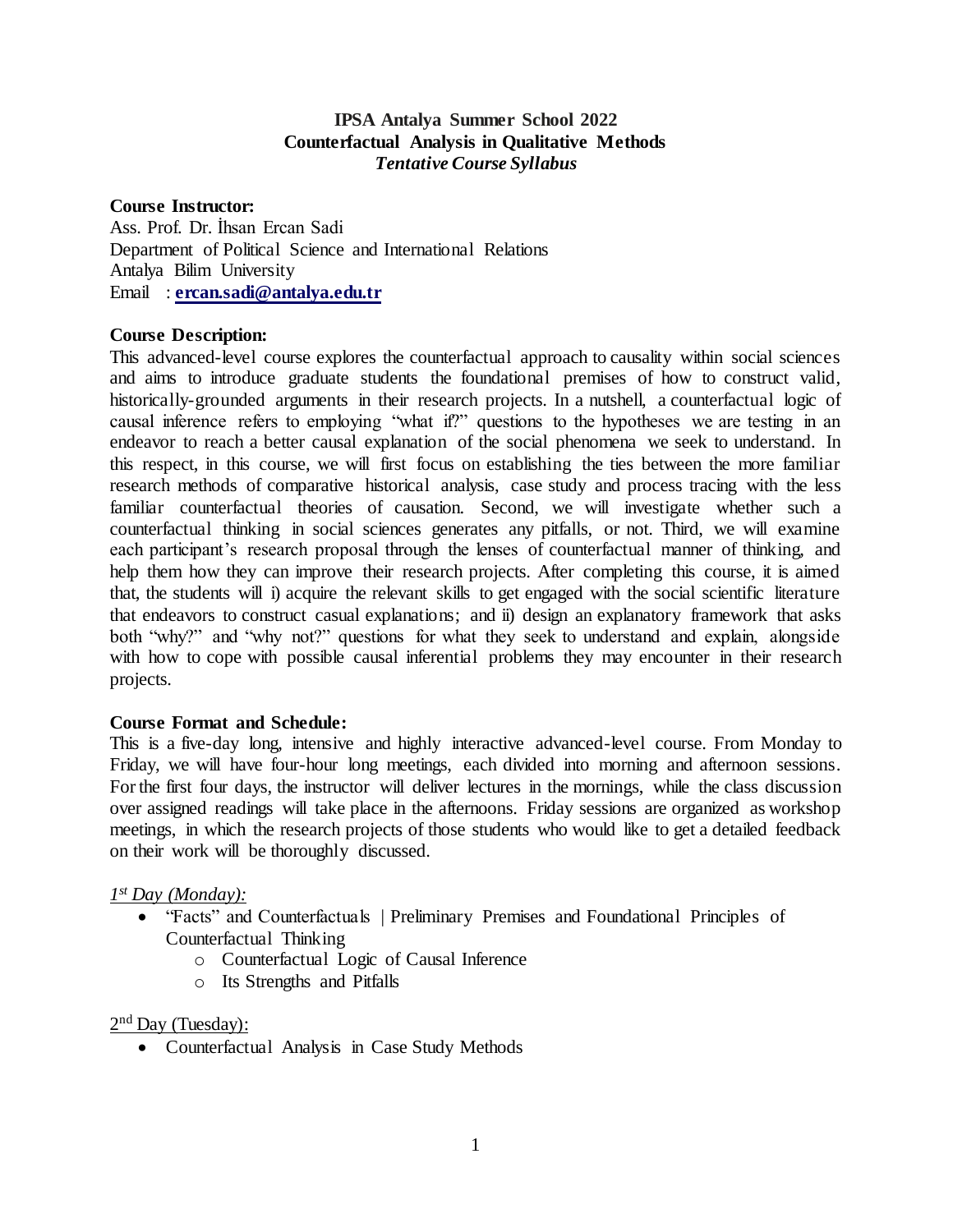3<sup>rd</sup> Day (Wednesday):

Counterfactual Analysis in Process-Tracing Methods

4<sup>th</sup> Day (Thursday):

Counterfactual Analysis in (Comparative) Historical Methods

# 5<sup>th</sup> Day (Friday):

Workshop for Student Projects

# **Readings:**

Below is a selectednshort list of recommended readings students are highly encouraged to get done before taking this course:

- Mahoney, J., & Barrenechea, R. (2019). The logic of counterfactual analysis in case-study explanation. *The British journal of sociology*, *70*(1), 306-338.
- Beach, D., & Pedersen, R. B. (2019). *Process-tracing methods: Foundations and guidelines*. University of Michigan Press.
- Gerring, J. (2017). *Case study research: Principles and practices*. Cambridge university press.
- Beach, D., & Pedersen, R. B. (2016). *Causal case study methods: Foundations and guidelines for comparing, matching, and tracing*. University of Michigan Press.
- Morgan, S. L., & Winship, C. (2015). *Counterfactuals and causal inference*. Cambridge University Press.
- Bennett, A., & Checkel, J. T. (Eds.). (2015). *Process tracing*: *Process Tracing: From Metaphor to Analytic Tool*. Cambridge University Press.
- Mahoney, J., & Thelen, K. (Eds.). (2015). *Advances in comparative-historical analysis*. Cambridge University Press.
- Goertz, G., & Mahoney, J. (2012). *A Tale of Two Cultures*. Princeton University Press.
- Harvey, F. P. (2011). *Explaining the Iraq War: counterfactual theory, logic and evidence*. Cambridge University Press.
- Brady, H. E., & Collier, D. (Eds.). (2010). *Rethinking social inquiry: Diverse tools, shared standards*. Rowman & Littlefield Publishers.
- Lebow, R. N. (2010). *Forbidden Fruit*: *Counterfactuals and International Relations* Princeton University Press.
- Ragin, C. C. (2009). *Redesigning Social Inquiry*. University of Chicago Press.
- Pearl, J. (2009). *Causality: Models, Reasoning and Inference*. Cambridge University Press.
- Durand, R., & Vaara, E. (2009). Causation, counterfactuals, and competitive advantage. *Strategic Management Journal*, *30*(12), 1245-1264.
- Capoccia, G., & Kelemen, R. D. (2007). The study of critical junctures: Theory, narrative, and counterfactuals in historical institutionalism. *World politics*, *59*(3), 341-369.
- Goertz, G., & Levy, J. S. (2007). *Explaining war and peace: Case Studies and Necessary Condition Counterfactuals. Abingdon and New York: Routledge*.
- King, G., & Zeng, L. (2007). When can history be our guide? The pitfalls of counterfactual inference. *International Studies Quarterly*, *51*(1), 183-210.